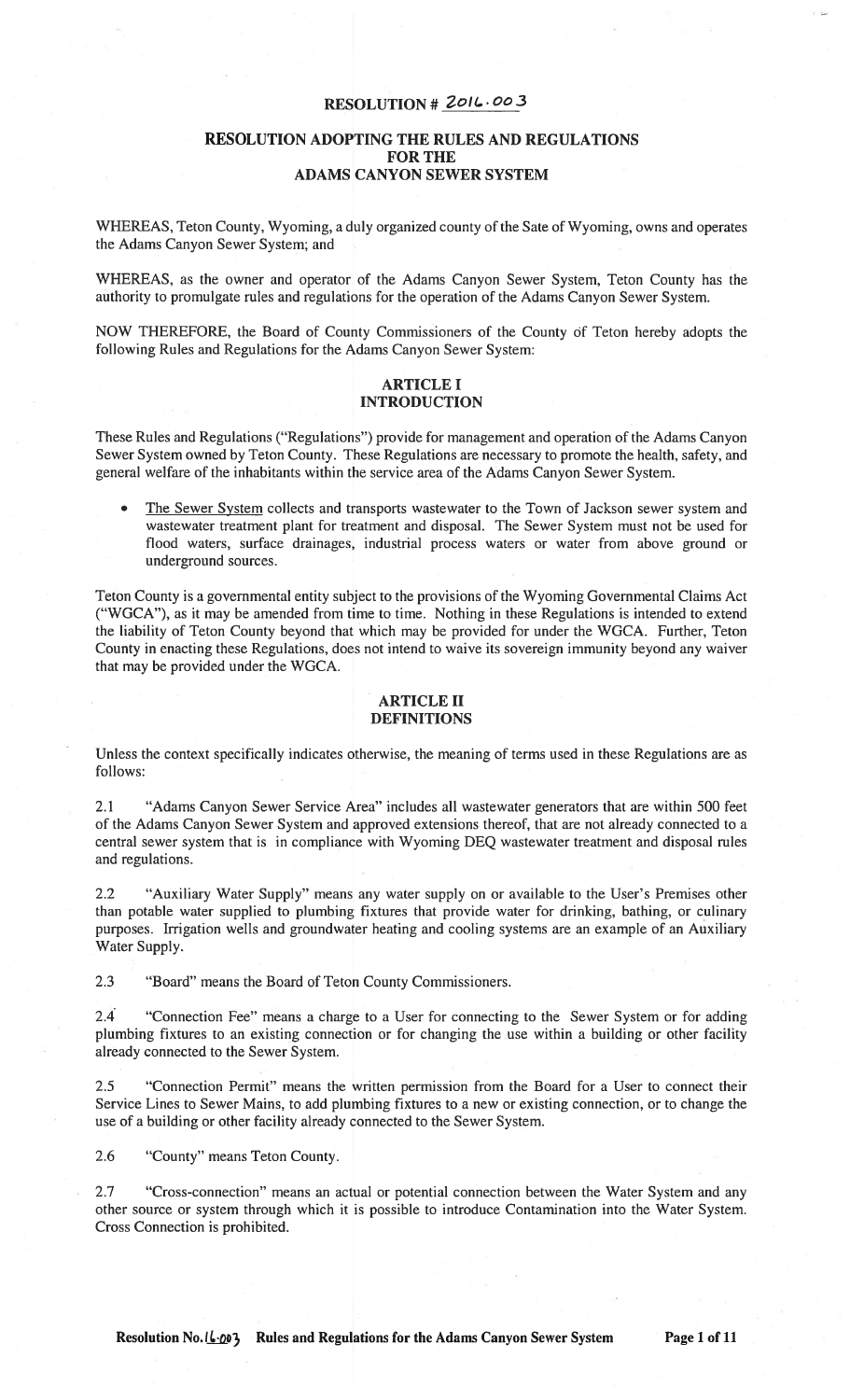2.8 "Owner" means individual owners, joint owners, partnerships, corporations, multiple owners including all unit owners in a condominium, all owners in an association, all owners in a special district, or whoever may be the owner(s) of record of the given property connected to the Sewer System. The owner shall be responsible for their property due to actions of himself or family, guests, visitors, renters, lessees, employees, property managers and their employees, contractors and their employees, trespassers, or others gaining access to the property.

2.9 "Person" means any individual, corporation, company, association, partnership, special district, municipality, public utility or other public body or institution.

2.10 "Premise" means any and all areas on an Owner's property which is served or has the potential to be served by the Sewer System.

2.11 "Potable Water" means water free from impurities in amounts sufficient to cause disease or harmful physiological effects. Water quality must conform to the United States Environmental Protection Agency and/or Wyoming Department of Environmental Quality Water Quality Rules and Regulations.

2.12 "Sewer Main Line" means a sewer collection line that is the property of the County.

2.13 "Sewer Service Line" means the Owner's sewer line running from a building to a Sewer Main Line.

2.14 "Sewer System" means the property and processes of the Adams Canyon Sewer that includes, but is not limited to, the Sewer Main Lines, manholes, sewer interceptors, and sewer lift stations.

2.15 "Slug" means any discharge of Wastewater which adversely affects the performance of the Sewer System, or if the quantity of flow exceeds for any period of duration longer than fifteen (15) minutes more than five (5) times the average twenty four (24) hour quantity of flow during normal operation. Discharges resulting in a Slug are prohibited.

2.16 "User" means any person, partnership, corporation, association, special district, governmental authority, or their lessees and tenants authorized to use the Sewer System and who is supplied with sewer service by the County.

2.17 "Wastewater" means the spent water of a community. It is any combination of water and watercarried wastes from a User's premise. Wastewater is sometimes called sewage.

2.18 "Water Meter" or "Meter" means a device, including the required remote automatic meter reading device and associated battery, for measuring and registering the quantity of water that passes through a pipe.

### ARTICLE III CONNECTING TO THE SEWER SYSTEM

Mandatory Use. The use of the Sewer System is mandatory for all Wastewater within the Adams Canyon Sewer System Service Area, unless legal access to the Sewer System is not obtainable, or service is denied by any sewer main owner or wastewater treatment provider, or it is not economical to connect to the Sewer System as determined by the County. The use of a private septic system, cesspool, privy, leach field or similar is prohibited except for the grandfathered septic system/leach fields existing before January 1,2016. When properties with grandfathered septic system/leach fields are redeveloped or remodeled such that there is an increase in the number of fixture units or increase in use, connection to the Sewer System becomes mandatory as provide herein.

3.2 Management and Control. The County has exclusive management and control of the Sewer System and shall from time to time make such rules and regulations as the County deems necessary.

3.3 Excavation Safety. Any excavation must be adequately guarded with barricades and lights so as to protect the public from hazard.

3.4 Connection Permits. The Owner must obtain a Connection Permit from the County and the Connection Fee must be paid, and the Owner must sign and have recorded a "Wastewater Treatment Facilities Connection and Use Agreement" with the Town of Jackson and a Wastewater Capacity Fee must be paid to the Town of Jackson before starting any of the following activities that may impact, directly or indirectly, the Sewer System in any manner: any new construction, any remodel or renovation, any change of use for a building or facility already connected to the Sewer System, or any miscellaneous activity that includes connecting to, uncovering, opening, altering, extending or otherwise disturbing any Main Line or Service Line or appurtenance thereof.

Resolution No. $\frac{1}{2}$  *Q*<sup>3</sup> Rules and Regulations for the Adams Canyon Sewer System Page 2 of 11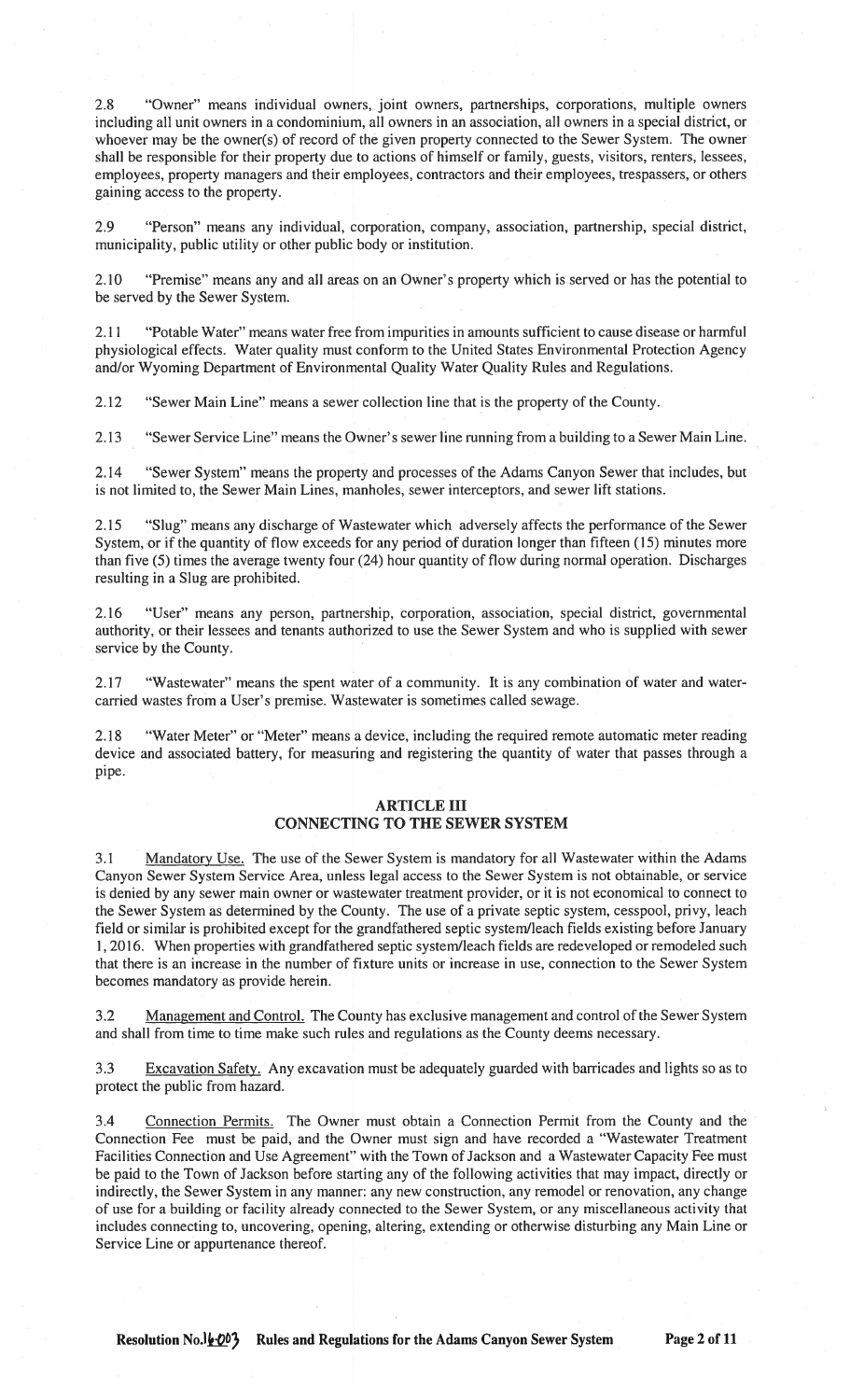a. Connection Permit Process. The following steps define the Connection Permit process:

i. Connection Application. The process to obtain a Connection Permit starts with an Adams Canyon Sewer Connection Permit Application (Connection Application). The County shall use the Connection Application to calculate the impact of the proposed activity on the Sewer System. The application itemizes the type of sewer use, the number of units, and the size of the units. The Connection Application is available from the County Planning and Development Department, Building Division office. The following paragraphs describe the requirements for completing the worksheet based on the type of activity contemplated. A Connection Application must be completed for new construction, remodel or renovation of an existing structure connected to the Sewer System, a change of use within an existing structure connected to the Sewer System, connection of an existing structure or use to the Sewer System.

ii. Connection Application Package. A connection application package consists of the Connection Application(s), supplemental data including any plans, sketches, drawings, specifications or other pertinent information describing the contemplated actions as required by the County and a nonrefundable Connection Application Fee as specified in the Connection Permit Application. The connection application package must be delivered to the County Planning and Development Department, Building Division office.

iii. Review and Preliminary Approval. The County will review the connection application package. The applicant will be notified of any problem with the application and informed of the required corrective action. After completing the review, the County will either issue preliminary approval of the application, including any conditions deemed appropriate, or deny the application.

iv. Town of Jackson Wastewater Capacity Fee. If the County issues preliminary approval of the application the County will notify the applicant that the preliminary approved application is available. The applicant will be required to submit the preliminary approved Adams Canyon Sewer Connection Permit Application to the Town of Jackson, obtain Town Council approval, sign and record the Town of Jackson's "Wastewater Treatment Facilities Connection and Use Agreement", pay the Town of Jackson a Wastewater Capacity Fee, and purchase a water meter from the Town of Jackson.

v. Connection Fee. The applicant shall submit to the County the approved Town of Jackson permit and receipt of payment to the Town of Jackson. The County will calculate the Adams Canyon Sewer Connection Fee based on the Town of Jackson Wastewater Capacity Fee. The Adams Canyon Sewer Connection Fee is a flat fee, dollars per Equivalent Residential Unit (ERU). An ERU is defined as residential unit: house, condominium w/laundry, townhouse, or apartment with two or more bedrooms. The number of ERUs for determining the Adams Canyon Sewer Connection fee is determined by dividing the total Town of Jackson Wastewater Capacity Fee by the Town of Jackson Wastewater Capacity Fee for a residential unit. The Adams Canyon Sewer Connection Fee is based on the version of the County Connection Application in effect at the time of delivery of the complete Connection Application Package including the Town of Jackson permit package. The applicant will be notified of the application approval and the Connection Fee due to the County. If the Connection Fee is not paid within sixty (60) days from the date of application approval, the application expires and a new application, including a new Connection Application Fee, is required to proceed with the contemplated activity.

vi. Connection Fee Waiver. Notwithstanding any other provision to the contrary, upon written request by the applicant, the Board may waive all or part of the Connection Fee for Users in order to facilitate the construction, ownership, and operation of Affordable Housing on such property by a nonprofit organization dedicated to providing Affordable Housing as well as other entities as determined by the Board. The Board may condition such waiver upon the Owner recording against the property a document that requires the payment of such fees in the event the property use as Affordable Housing is discontinued or no longer meets the definition of Affordable Housing as determined by the County. The decision to grant or deny a request to waive all or part of the Connection Fee shall be in the Board's sole discretion.

vii. Issuance. The Connection Permit will be issued if the application is approved by the County and the Connection Fee is paid by the applicant.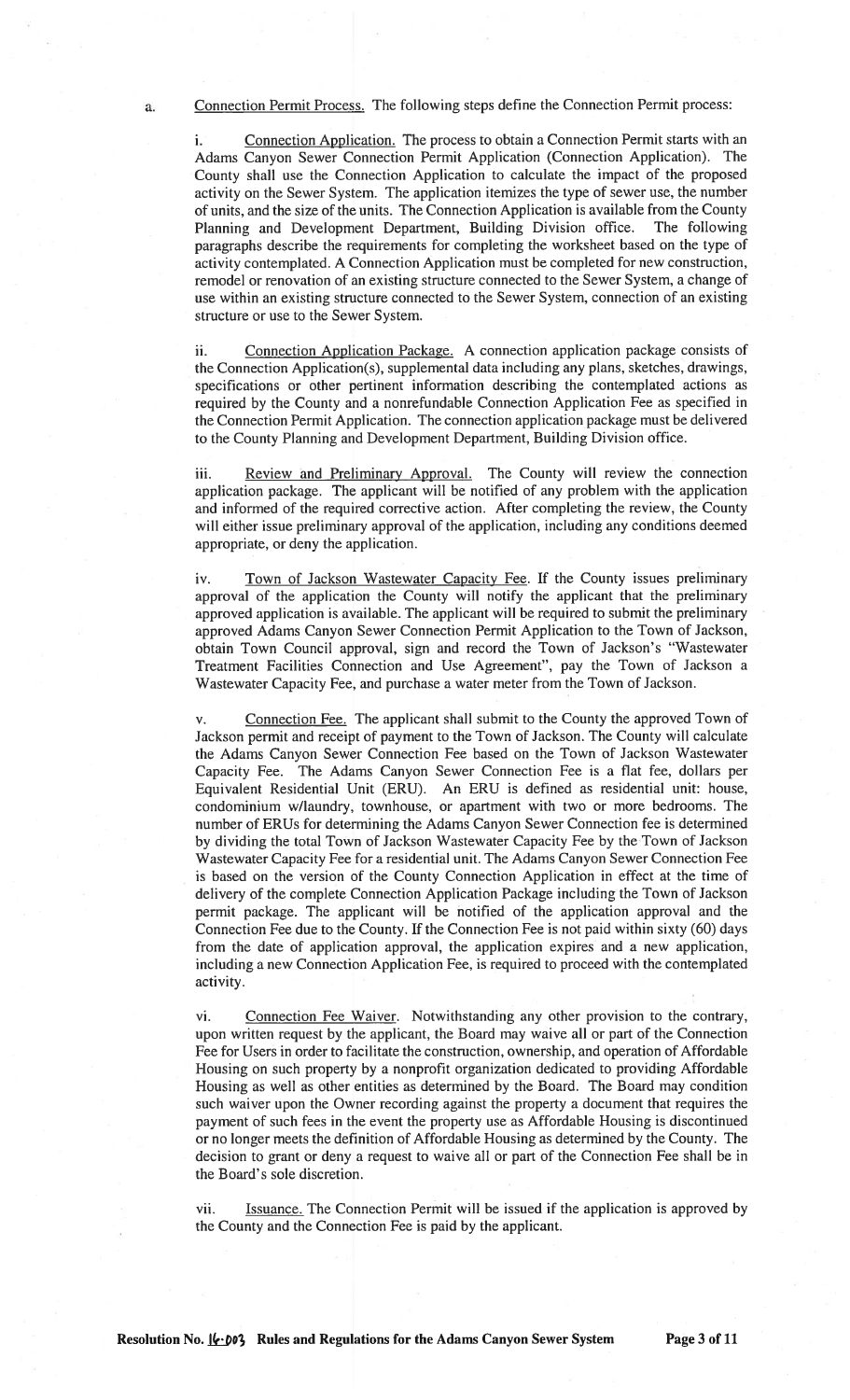b. Road Cuts. A Connection Permit does not authorize any cut in any public road, street or sidewalk. Approval for such activity must be obtained from the appropriate regulatory authority.

c. Misrepresentation. For misrepresentation in a Connection Application, the County may turn off or disconnect the User's sewer service and, at the sole discretion of the Board, User may forfeit all interest in any associated Connection Fees paid. In such case, User would need to reapply for a Connection Permit, and pay related Connection Fees, to resume using County services.

d. Failure to Obtain Connection Permit. If a Connection Permit was required but not obtained, the Owner must pay the Connection Application Fee and the Connection Fee applicable at the time that the County became aware of the failure to obtain the Connection Permit, together with interest at twelve (12%) percent per annum from the date the Connection Permit was required, attorney's fees, and other reasonable costs of collection.

3.5 Sewer Service Lines. The Owner is responsible for all costs and expenses to design, purchase, install, connect, operate and maintain Service Lines and all related appurtenances including, but not limited to, backflow valves, water meters, sewage lifts, pretreatment devices, flow equalization devices, separators and interceptors required to provide sewer service to their property.

The Service Lines and appurtenances must be designed and constructed in accordance with the most recent edition of the International Plumbing Code, the Wyoming Public Works Standard Specifications, and the Wyoming Department of Environmental Quality Water Quality Rules and Regulations.

a. Use of Existing Service Lines. Any existing Service Line must not be used to connect new buildings to the Sewer System unless such use is approved by the County.

b. Burial Depth and Separation. Sewer Service Lines must be buried with a minimum of four (4) feet of cover, unless an exception is granted by the County and the sewer service line is insulated. All Service Lines less than five (5) foot of cover within streets, roads or plowed surface must be insulated with at least 2 inch thick by 2 feet wide "Blue Board" rigid insulation, or County approved equal, continuous for the full width of the road or plowed surface, whichever is greater. Sewer lines must be horizontally separated from water lines by ten (10) feet at a minimum.

c. Sewer Elevation. If possible, the sewer must be brought to the building at an elevation below the basement floor to allow for gravity flow to the Sewer Main Line. For any building drain that is too low to allow for gravity flow to the Sewer Main Line, Wastewater carried by such building drain must be lifted at User's expense and discharged to the Sewer Main Line. Lift design and construction is subject to County approval.

d. Backwater Valve. Where the flood level rims of plumbing fixtures are below the elevation of the manhole cover of the next upstream manhole in the sewer system, such fixtures shall be protected by a backwater valve installed in a horizontal branch of the building drain serving such fixtures. Plumbing fixtures having flood level rims above the elevation of the manhole cover of the next upstream manhole in the sewer system shall not discharge through a backwater valve.

e. Leaks. Any leak in a Service Line must be repaired by the Owner within seventy-two (72) hours of notification of such condition, or the County has authority to shut off or disconnect the leaking line or to repair the leak and bill the User for all related expenses.

f. Extension or Disconnection. No Service Line shall be extended or disconnected from the Main Line without approval from the County.

g. Inspections and Approvals. The County must be notified when the following milestones are reached so the County can inspect and approve:

Pre-backfill Inspection. Prior to connecting a new Service Line to a Main Line or prior to backfilling a trench containing a Service Line with a previously approved connection to a Main Line, the County must be notified. The County will inspect the entire Service Line, its bedding and supervise making any connection to the Main Line. The trenches may be backfilled only after County approval.

ii. Post-backfill Inspection. After backfilling a Service Line trench, and prior to any use of a Service Line, the County must be notified. The Service Line and connections must be tested and shown to be gastight and watertight. All testing must be done in the presence of County personnel. The Service Line may be used only after County approval.

Resolution No.  $\mu_2$  Rules and Regulations for the Adams Canyon Sewer System Page 4 of 11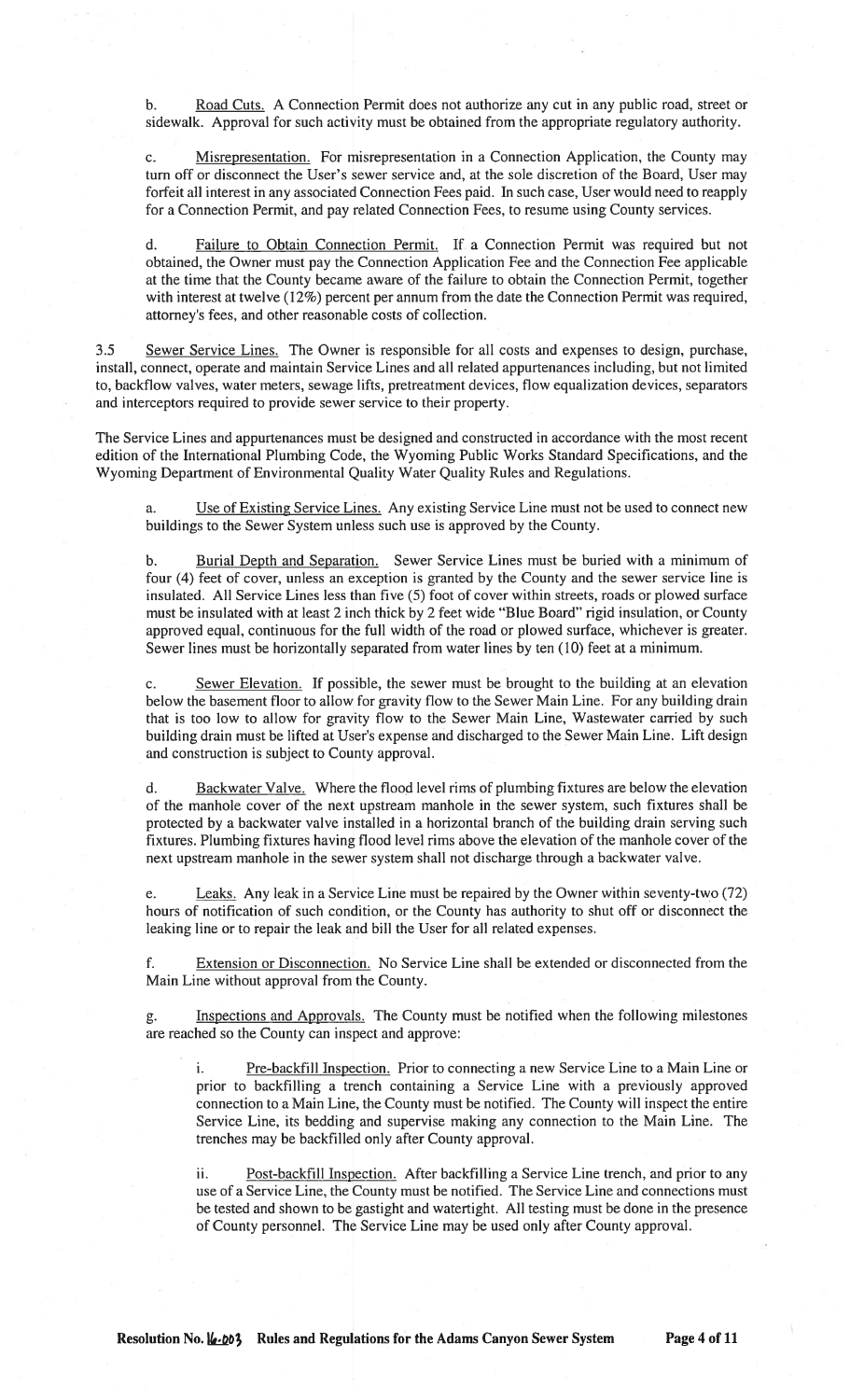iii. Final Inspection. After completion of all project work, the County must be notified and provided an "as built" site plan showing the location of each Service Line, backwater valve, sand oil interceptor, grease interceptor, flow equalization facility, and pretreatment facility. The County will inspect the site to ensure conformance with the authorizing Connection Permit. If, in the opinion of the County, any discrepancy is found, it must be corrected to the satisfaction of the County.

3.6 Water Meters. All water delivered to any User that discharges into the Sewer System must be measured by a Town of Jackson approved Water Meter. Water used solely for fire suppression or outside water use (irrigation) may bypass the Meter. The Town of Jackson reserves the right to read, inspect, maintain, disconnect, relocate or replace any Water Meter as the Town of Jackson deems necessary.

a. Purchase. All Water meters must be purchased from the Town of Jackson. The User must submit a Water Meter Purchase Agreement which is available from the Town of Jackson Planning and Building office. Upon purchase, the Meter is the property of the Owner. Owner is responsible for installation, maintenance, and repair of the Meter and to assure that it the Meter is functioning in accordance with the Meter manufactures specifications.

b. Disconnection or Relocation. No Water Meter shall be disconnected or relocated without approval from the Town of Jackson.

c. Location. The Water Meter must be in a Town of Jackson approved location on the Water Service Line prior to any branch connection other than for fire suppression.

d. Inspection and Approval. The Town of Jackson must be notified after connecting the Water Meter to the Water Service Line. The Town of Jackson will inspect and test the Water Meter and its installation. Water use is not allowed until after Town of Jackson approval. Upon request from the Town the Owner will allow the Town access to inspect the water metering system.

3.7 Pretreatment and Flow Equalization Devices. When required in accordance with the International Plumbing Code or by the County, the following requirements apply to each pretreatment and flow equalization device:

a. Installation. Design and installation are subject to County approval.

b. Access. Sufficient access must be provided for service, maintenance and inspection.

c. Maintenance. Maintenance and service must be performed in accordance with the manufacture's recommendations.

d. Record Keeping. Permanent records must be maintained of the date, time and description of all cleaning, maintenance and inspection activities in a bound logbook. Waste-hauler manifests showing the name of the hauler, dates of service, quantity of waste removed, and final disposal site must be kept on site for a minimum of three (3) years. The County may review and copy such records at any time.

e. **Inspection.** The County may inspect each device at any time.

3.8 Interceptors and Separators. When required in accordance with the International Plumbing Code or by the County, adequately sized interceptors and separators are required for commercial users. The following requirements apply to each interceptor or separator device:

a. Emulsification Prohibited. Excess grease and oil must not enter the Sewer System so the use of any type of grease or oil emulsifier or emulsification process is strictly prohibited.

b. **Installation.** Design and installation are subject to County approval.

c. Access. Sufficient access must be provided for service, maintenance and inspection.

d. Maintenance. Maintenance and service must be performed in accordance with the manufacture's recommendations. The County requires all grease traps must be opened and visually inspected at least once per week, and cleaned and maintained so effluent meets County approval.

Record Keeping. Permanent records must be maintained of the date, time and description of all cleaning, maintenance and inspection activities in a bound logbook. Waste-hauler manifests showing the name of the hauler, dates of service, quantity of waste removed, and final disposal site must be kept on site for a minimum of three (3) years. The County may review and copy such records at any time.

Resolution No. 16-003 Rules and Regulations for the Adams Canyon Sewer System Page 5 of 11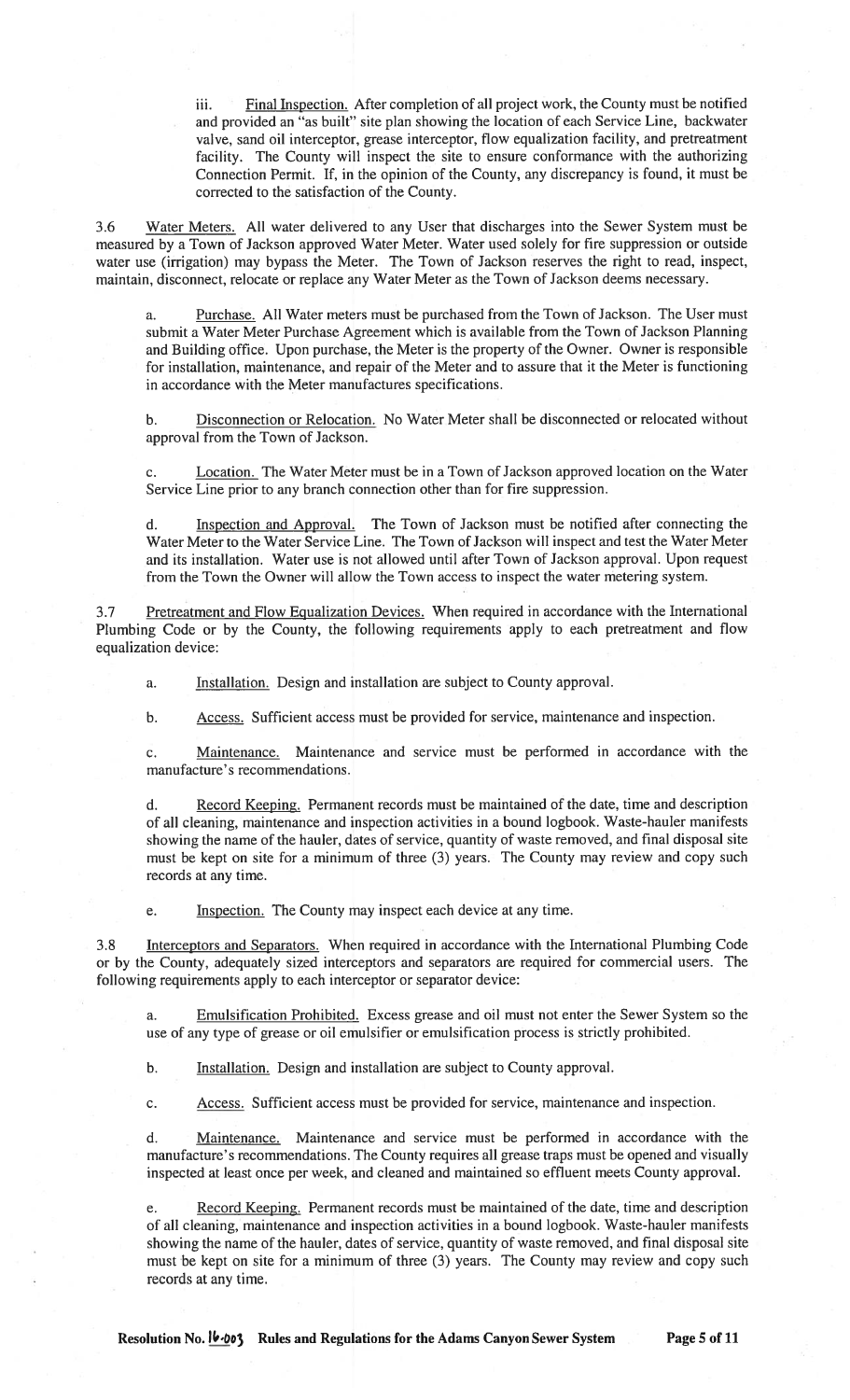f. Inspection. The County may inspect each device at any time.

### 3.9 Sewer Main Lines.

a. Design and Construction Standards. Sewer main lines must be designed and constructed in accordance with the most recent edition of the International Plumbing Code, the Wyoming Public Works Standard Specifications, and Wyoming Department of Environmental Quality Water Quality Rules and Regulations. The following additional restrictions apply:

i. Sewer Mains must be PVC maximum SDR 35.

ii. The maximum allowable infiltration/exfiltration in a Sewer Main is fifty (50) gallons per day per inch diameter per mile including manholes.

b. Process for Main Line Construction by the County. The County may construct any Main Line if the Board deems it in the best interest of the County to do so.

c. Process for Main Line Construction by an Owner. If approved by the County, an Owner may construct, at the sole expense of the Owner, sewer main lines to connect multiple users to the Adams Canyon Sewer System. The Owner must enter into a written main line agreement with the County prior to proceeding with any construction. The following items document the process for main line construction by an Owner.

i. Letter of Intent. During the concept design of a development which requires the construction of sewer main lines, the Owner shall request the County to provide a letter expressing the County's intent to allow connecting to the Adams Canyon Sewer System. And the Owner shall request the Town of Jackson provide a "will serve" letter expressing the Town of Jackson's intent to provide wastewater treatment. The Owner's requests shall include data on the number and type of residential, commercial or individual facilities and other activities that would have an impact on Sewer System and wastewater treatment. The request letters shall include a plan indicating the proposed development of the site. The County will analyze its ability to provide sewer service to the site. This analysis will determine the adequacy of existing collection system capability and the need to increase the capacity of any existing lines, equipment, or facilities. The analysis will also determine the need to oversize lines in the development site for anticipated future service needs. After completing the review and analysis, the County will either provide a letter of intent to serve the development site, including any conditions deemed appropriate, or deny the request for service.

ii. Location of Main Lines. Main lines should be installed in road or street rights-ofway with easements granted to the Owner of the facilities. Where main lines must cross land not in a street or road right of way the main line must be located in an easement granted to the Owner of the facilities.

iii. Sewer Collection Lines. Sewer collection lines must be designed and constructed to provide a means of access by operating personnel using normally available equipment and necessary for maintenance, flushing, and inspection.

iv. Over sizing of Main Lines. Based on County estimates of future growth and use of a main line, the Owner shall construct oversized main line as required by the County. The County may participate in the expense for the incremental cost of the oversized main line if the County determines that the need to oversize the main line is for the benefit of Users other than the Owner.

Application for Final Approval. All Owners desiring to construct a main line connecting to the Sewer System shall submit a formal application to the County. This application must contain a legal description of the property to be served by the main line, the estimated number of service taps to be served, the type of structures, the use of the property, the easements to be conveyed, the detail construction plans and specifications for that construction, and other information required by the County.

vi. Compliance Review. The County staff shall review the application for compliance to County, Town of Jackson, and state specifications and then submit a recommendation to the Board for consideration. If approved by the Board, two sets of documents marked "Approved by the County" will be returned to the Owner. The cost of such review for compliance shall be borne by the Owner.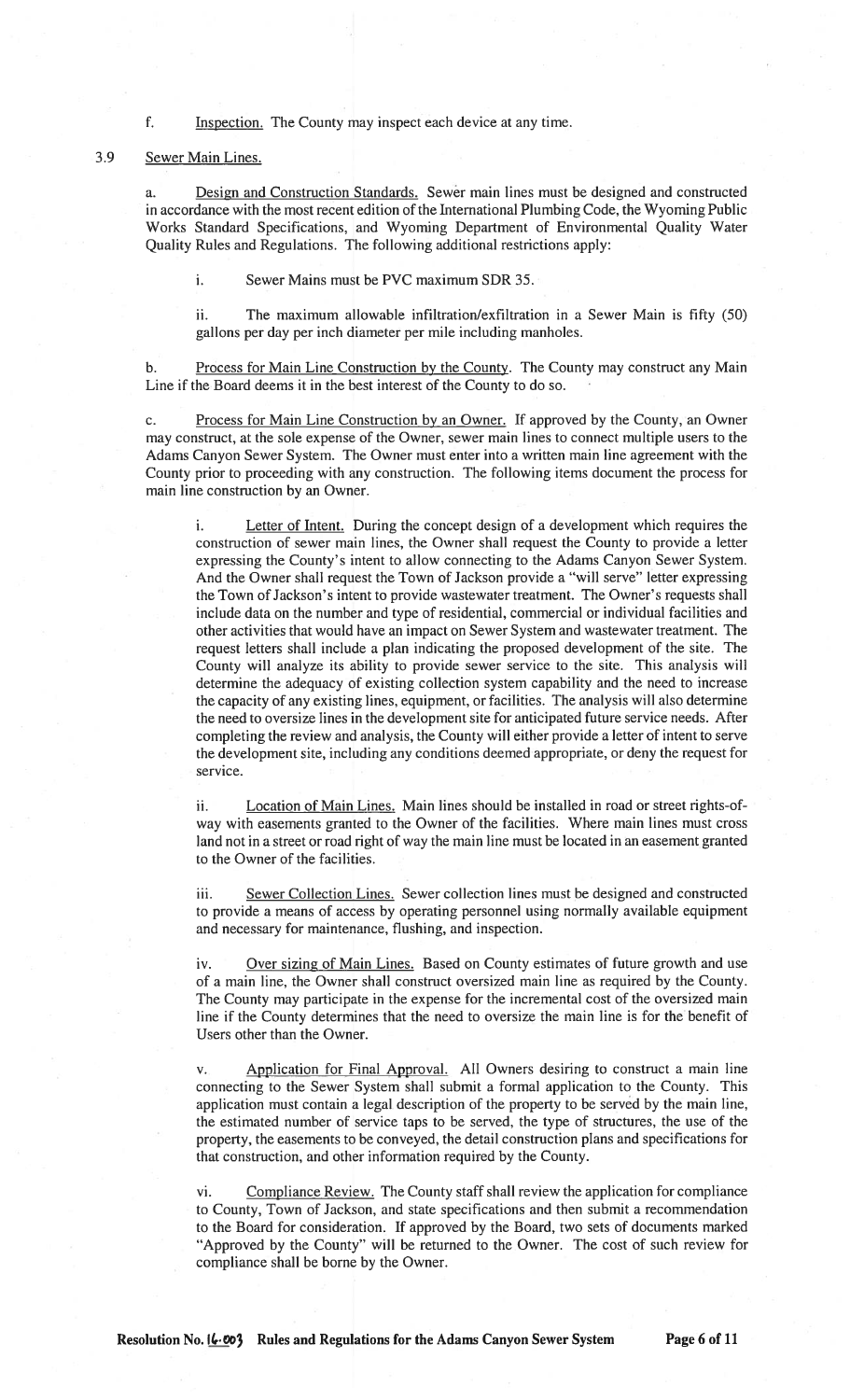vii. Deposits. Prior to the main line construction approval by the County, the Owner must deposit with the County an amount sufficient to compensate the County for engineering fees, legal fees, and other costs anticipated to be incurred by the County as a result of the application and the construction of the main line. All inspection costs conducted by any governmental agency, including the County, shall be paid by the Owner.

viii. **Inspection.** During the construction of the main lines, the Owner shall notify the County prior to backfill, prior to pressure testing, and prior to video inspection of sewer lines. The County will then inspect the main lines and appurtenances, and witness all tests for conformance with appropriate Regulations.

ix. Acceptance. Until the County accepts the main lines, no connections may be made to the newly constructed main lines. The County will accept the main lines after the Owner deeds the main lines and appurtenances to the County, free and clear of all liens and encumbrances, and provides the County with:

1. Legally recorded documents of all easements encompassing the main lines and all appurtenances;

2. Certification that the main lines and all appurtenances are free and clear of all liens and encumbrances;

3. A warranty bond for a one-year period from the date of acceptance to cover repair or replacement of the main lines and all appurtenances;

4. Digital field verified as-built drawings of all facilities constructed, including but not limited to, easements, sewer service locations, manholes, manhole rim and invert elevations, and lift stations;

5. Copies of inspection and testing reports;

6. A digital copy of the sewer main video inspections;

7. One set of operation and maintenance manuals for all electrical and mechanical equipment installed;

8. A certified statement by the Owner's professional engineer that, to his knowledge, all facilities were constructed in conformance with the Countyapproved plans and specifications;

9. A certified statement of the cost of the main lines; and

10. Copies of the Wyoming DEQ Permit to Construct and the Wyoming DEQ Certificate of Completion.

# ARTICLE IV

## USING THE SEWER SYSTEM

4.1 Water Conservation. The County's policy is to minimize water wastage both from the standpoints of water conservation and Wastewater treatment. All new Water Service Lines must be installed so bleeding of water is not necessary to prevent freezing. Bleeding or leakage of water to prevent freezing is prohibited unless authorized in writing by the County.

4.2 Prohibited Discharges Into Sewer System. Except as provided for this section, no Person(s) shall discharge or cause to be discharged any of the following directly or indirectly to the Sewer System.

a. Any storm water, surface water, groundwater, roof runoff, subsurface drainage, foundation drains, or cooling water, however, commercial cooling water or process waters may be discharged to a Sewer Main upon approval of the County;

b. Any gasoline, kerosene, naphtha, fuel oil, other petroleum distillates, or other flammable or explosive liquid, solid, or gas;

c. Any water containing toxic or poisonous solids, liquids, or gases in sufficient quantity, either singly or by interaction with other wastes, to contaminate the sludge of the treatment process, interfere with any Wastewater treatment process, constitute a hazard to humans or animals, create

Resolution No. 16. 1903 Rules and Regulations for the Adams Canyon Sewer System Page 7 of 11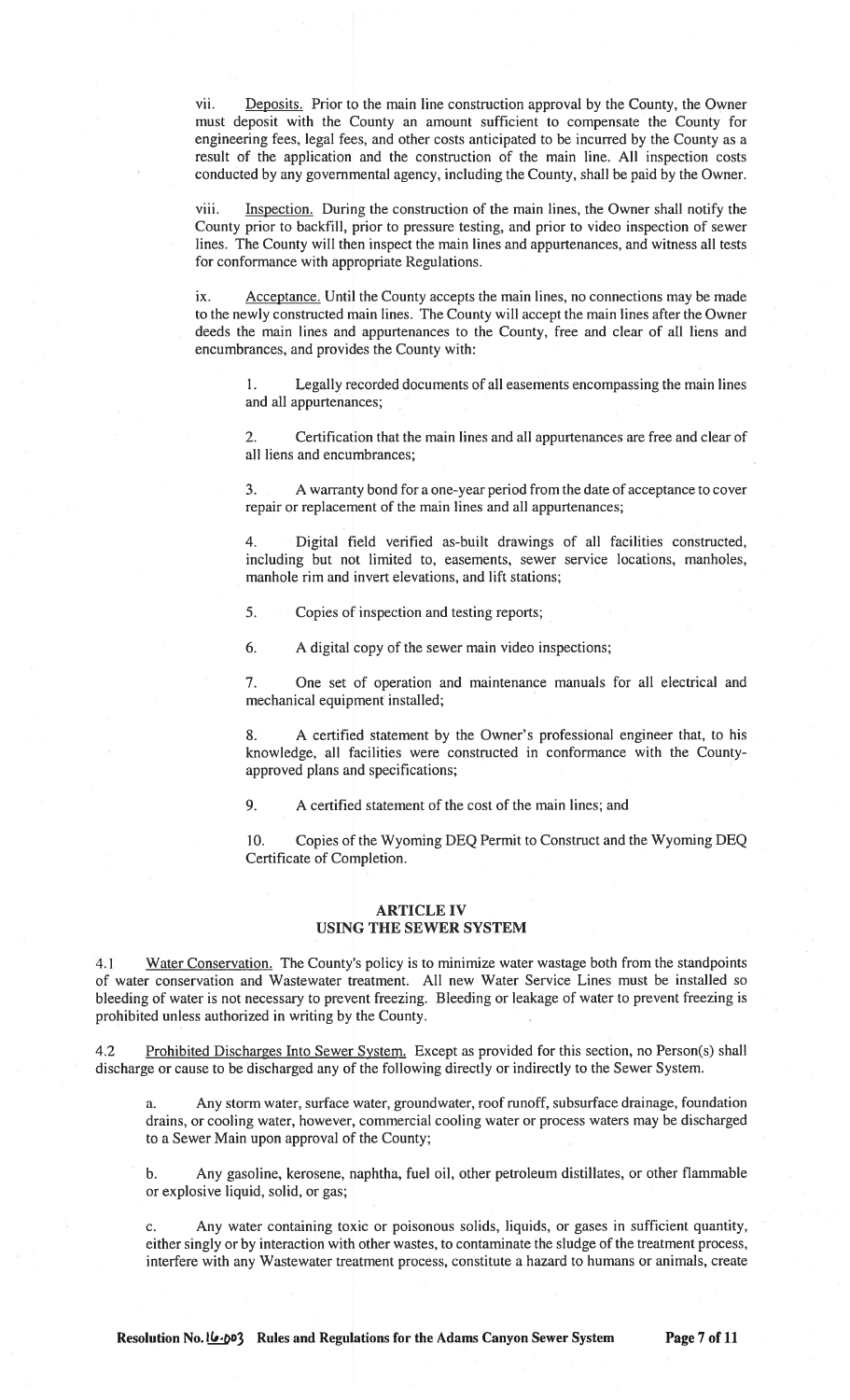a public nuisance, or create any hazard in or have an adverse effect on the waters receiving any discharge from the Sewer System;

d. Any waters or wastes having a pH lower than 5.5, or any other corrosive property capable of causing damage or hazard to personnel or the Sewer System;

e. Solid or viscous substances in quantities or of such size capable of causing obstruction to the flow in sewers, and/or interfere with the proper operation of the Sewer System;

f. Wastewater having a temperature higher than one hundred fifty (150) degrees Fahrenheit (65 Celsius);

g. Wastewater containing more than twenty-five (25) milligrams per liter of petroleum oil, non-biodegradable cutting oils, or any product of mineral oil origin;

h. Wastewater from a commercial User containing grease and/or oil exceeding maximum allowable limits set forth by the Town of Jackson;

i. Any animal and/or vegetable waste resulting from the handling, preparation, cooking, and serving of foods that will not be carried freely under the flow conditions normally prevailing in the Sewer System or with particles greater than 1/2 inch (1.27 centimeters) in any dimension;

j. Wastewater which constitutes a Slug;

k. Waters or wastes containing substances which are not amenable to treatment or reduction by the Sewer System, or are amenable to treatment only to such degree that the Sewer System effluent exceeds the limits which may be established by the Town of Jackson;

1. Any water or wastes which, by interaction with other water or wastes in the Sewer System, release obnoxious gases, form suspended solids which interfere with the collection system, or create a condition harmful to the Sewer System;

m. Any substances containing phenol or any phenol-structured chemical compound; for instance, pentachlorophenol, 2, 4-dichlorophenol, and similar;

n. Any discharge of paints, paint residues, thinners, cleaners, wood stains, or wood preservatives;

o. Any discharge containing herbicides, pesticides, or fungicides;

p. Any discharge of chlorinated hydrocarbons and similar solvents;

q. Any waters or wastes containing ethylene glycol or other similar antifreezes;

r. Any waters or wastes containing chlorine or bromine based cleaners or disinfectants that have not been treated to neutralize to a non-toxic form;

s. Any waters, wastes, or discharges, including but not limited to all those previously listed, in amounts which cause, or could cause, the Town of Jackson to exceed any discharge standards as set forth in the Wyoming Pollution Discharge Elimination System Permit currently in effect issued to the Town of Jackson by the Wyoming Department of Environmental Quality;

t. Any waters or wastes from an Auxiliary Water Supply, including irrigation wells and groundwater heating or cooling systems.

If any of the discharges prohibited in this section are proposed to be discharged to the Sewer System, the County, at its sole discretion, may do any of the following:

aa. Refuse to accept the waste.

bb. Require a pretreatment to an acceptable condition before discharge.

cc. Require flow equalization to control the quantities and rates of discharge.

dd. Require payment to cover any related costs not covered by existing sewer fees, rates and charges.

Resolution No. 16.603 Rules and Regulations for the Adams Canyon Sewer System Page 8 of 11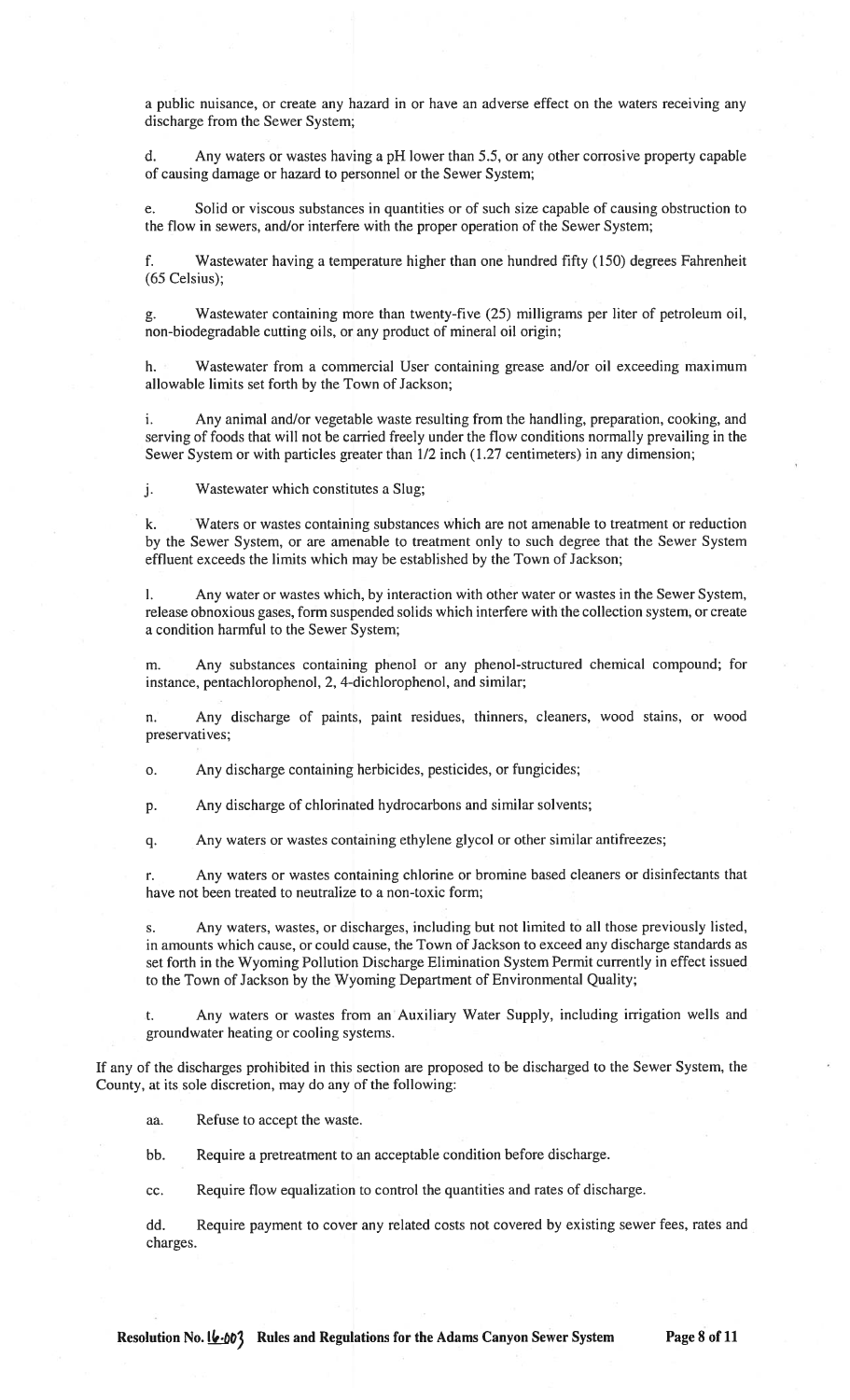### ARTICLE V FEES, RATES AND CHARGES

5.1 Fees, Rates and Charges. The Board shall have the authority to establish rates, charges and fees for the services provided by the County, which shall be applied on a fair and uniform basis. These include, but are not limited to, usage fees, connection fees, equipment fees, readiness-to-serve fees, special assessments and a mill levy. The established fees shall be published on a schedule ("Adams Canyon Sewer Fee Schedule").

5.2 Changes to Fees, Rates and Charges. The Board may review and amend the Fee Schedule and increase or decrease fees, rates and charges as the Board deems necessary to assure sufficient funds are available to provide sewer services to users of the Sewer System.

5.3 Payment Due Date. Unless otherwise agreed to in writing, all monies payable to the County are due and payable on the date the billing statement is generated. If not paid within one (1) month of billing date, the account is delinquent.

5.4 Statements. The County will furnish each User a statement of the monies due. The failure of any User to receive such statement will in no way affect any rights of the County.

5.5 Delinquent Accounts. The County may assess interest from the original date due at a rate of twelve percent (12%) per annum, reasonable attorney's fees, and other costs of collection. Notice of delinquency may be sent to the User. The failure of a User to receive such notice will in no way affect any rights of the County. Because interest is calculated from the original due date and will not be adjusted to reflect time passage due to any related appeal process, the User may want to pay the monies due in full while any related appeals process is ongoing. If the appeal is successful, associated monies paid by User will be refunded.

5.6 Property Liens. Until paid, all monies due the County, including but not limited to rates, fees, assessments and charges, shall constitute a perpetual lien on and against the property being served, and any such lien may be foreclosed in the same manner as provided by the laws of the State of Wyoming for the foreclosure of a mechanic's lien. Before any such lien is foreclosed, the County shall hold a hearing thereon after notice thereof by publication and by registered first-class mail, postage prepaid, addressed to the last known Owner at Owner's last known address according to the records of the County and the Assessment Roll of Teton County. For all fees, charges and costs incurred relating to said liens, the County will hold both the User and the Owner(s) liable, jointly and severally.

### ARTICLE VI ENFORCEMENT

6.1 Violation of Regulations. Each violation of these Regulations, other than for a delinquent account, may be subject to a penalty fee as specified in the Fee Schedule. Each day a violation exists may constitute a separate violation of these Regulations. Any Person in violation of these Regulations shall become liable to the County for any penalty fee, expense, loss, or damage due to the violation. The County shall be entitled to interest at twelve percent (12%) per annum, attorney's fees, and other reasonable costs of collection. The procedures for issuing a penalty fee are as follows:

a. Violation Notice. A Violation Notice will be mailed to the User. This Notice will describe the violation, any required corrective action, the penalty fee and any other monies due the County related to the violation. The failure of User to receive such notice will in no way affect any rights of the County.

b. Appeal Process. The User has the right to appeal the Violation Notice to contest the claimed violation and any associated monies due. As part of the appeal, the User has a right to a hearing before the Board at a regularly scheduled monthly Board meeting. If the User wants to appeal a Violation Notice, a notice of appeal must be sent to the Board within fifteen (15) calendar days of the Violation Notice. If the User fails to send the notice of appeal within the required timeframe, the User shall be deemed to have waived the appeal. The Violation Notice shall thereby be upheld and the User is responsible for performing any required corrective action and paying the County all monies due related to the violation.

The User must complete the appeal, including any desired hearing before the Board, within sixty (60) calendar days of the Violation Notice. If the User fails to complete the appeal process within the required timeframe, the User shall be deemed to have waived the appeal, the Violation Notice shall thereby be upheld and the User is responsible for performing any required corrective action and paying the County all monies due related to the violation.

Resolution No. 14.003 Rules and Regulations for the Adams Canyon Sewer System Page 9 of 11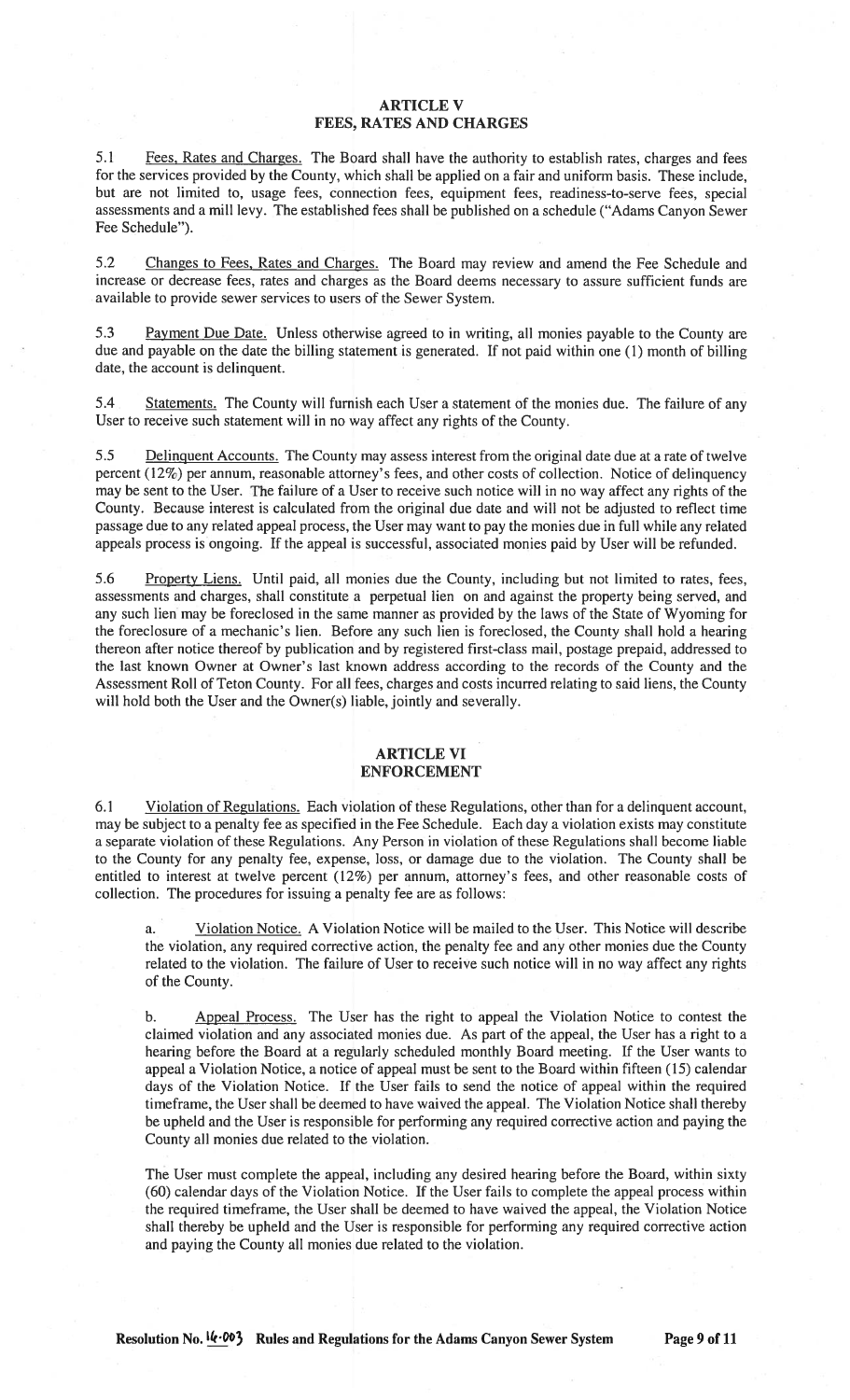If the appeal is not waived, the Board will review any documentation received that pertains to the appeal and, at a regularly scheduled monthly Board meeting, the User can address the Board and present any pertinent documentation. The Board will evaluate all the information and render a decision. If there is at least a "preponderance" of the evidence, i.e. "more likely than not", the Board will uphold the violation. The User will be sent notice of the Board's decision within ten (10) calendar days of the Board meeting. The failure of any User to receive such notice will in no way affect any rights of the County. If the appeal is denied, the Violation Notice shall thereby be upheld and the User is responsible for performing any required corrective action and paying the County all monies due related to the violation.

6.2 Disconnection of Sewer Service. The County may authorize shutting off or disconnecting a User's sewer service if, in the sole opinion of the County, the User has significantly violated these Regulations. The procedure for disconnecting a sewer service is:

a. The County will make a reasonable attempt to contact the User to provide the nature of the violation, any required corrective action and the date by which the action must be completed to prevent the proposed sewer service disconnection.

b. The County will make a reasonable attempt to post notice on the premises indicating the nature of the violation, any required corrective action and the date by which the action must be completed to prevent the proposed sewer service disconnection.

c. If time is of the essence such as a situation or potential situation that jeopardizes health and safety, or if the User cannot be contacted, or if the required corrective action is not completed within the allotted time, the County may shut off or disconnect the User's sewer service. The sewer service must remain disconnected until the County is satisfied conditions warrant reconnecting the sewer service.

6.3 Reconnecting Sewer Service. Only the County is authorized to turn on or reconnect the sewer service. If the sewer service is reconnected without County approval, the Board may authorize permanently. disconnecting the User's sewer services and the User may forfeit all interest in any Connection Fees paid relating to the disconnected fixtures. In such case, User would need to reapply for a Connection Permit, and pay associated Connection Fees, to resume using County services. For the County to turn on or reconnect the sewer service subsequent to a service disconnection, the following requirements apply:

a. All monies payable to the County, regardless of due date, must be paid in advance of reconnecting the sewer service. This includes the fee to reconnect the sewer service.

b. The County must be satisfied with the User's plan for any required corrective action due to a violation of these Regulations.

c. To avoid potential flooding problems, the County will only turn on water service if the Owner or User is on site to monitor the results.

6.4 Injunctive Action. These Regulations shall be enforceable by the County by injunctive action in addition to all other legal remedies.

### ARTICLE VII MISCELLANEOUS

7.1 Amendments. These Regulations may be altered, amended, repealed, or reenacted at any regular meeting of the Board or at any special meeting of the Board called for that purpose.

7.2 Repeal of Conflicting Regulations. All previous Adams Canyon Sewer System regulations or parts of regulations in conflict with these Regulations are hereby repealed.

7.3 Severability. If any part of these Regulations is determined to be invalid or unenforceable in any respect, the validity and enforceability of the remaining parts of these Regulations shall not be impaired thereby.

7.4 Entrance onto Premises and Easements. Duly authorized employees and agents of the County bearing proper credentials and identification shall be permitted to enter User Premises and properties to which the County has issued a Connection Permit for any purpose the County deems pertinent to operation of the Sewer System.

7.5 User Information Requirements. The County may require a User to provide any information as the County deems necessary to determine compliance with these Regulations.

Resolution No. 16.003 Rules and Regulations for the Adams Canyon Sewer System Page 10 of 11